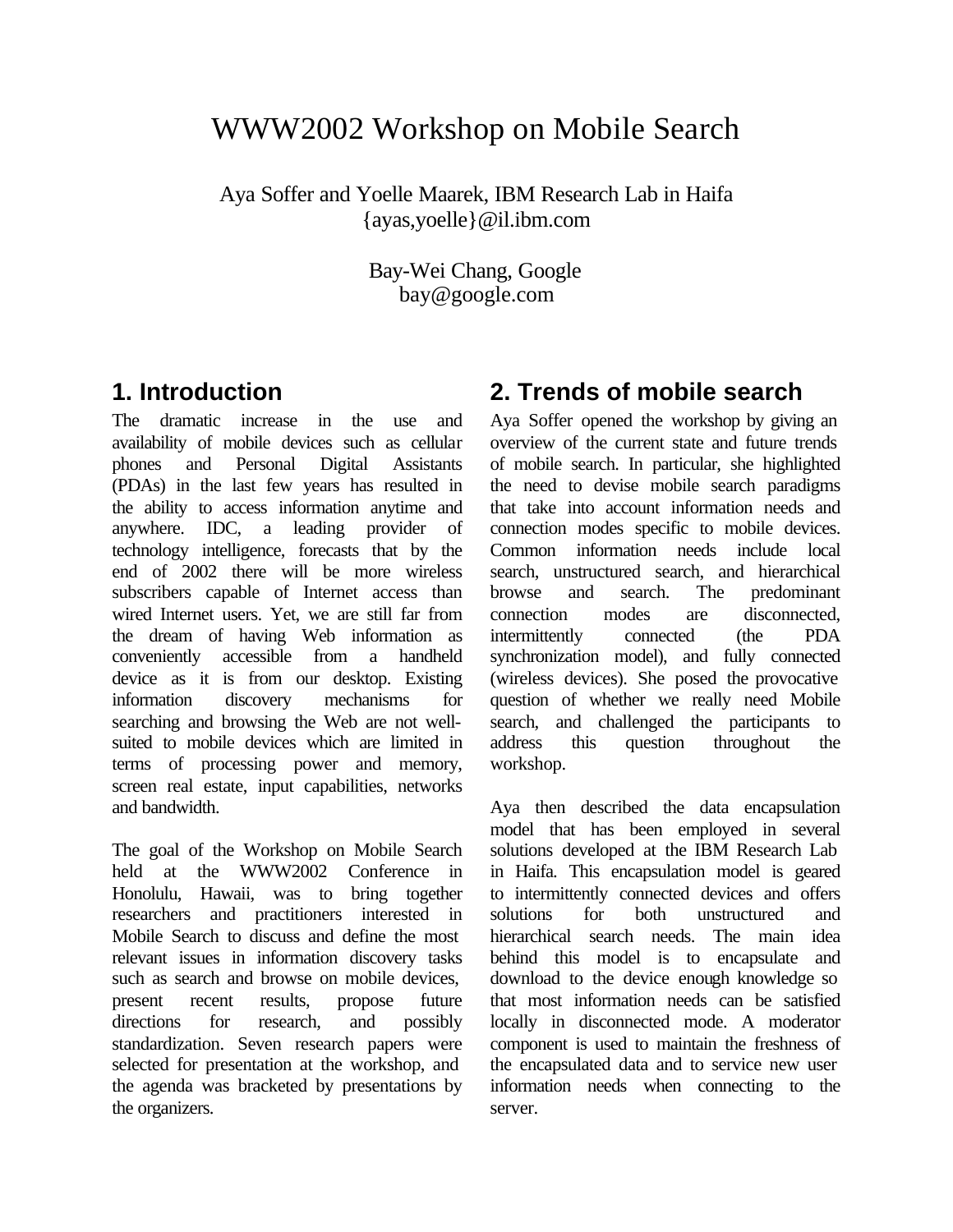### **3. User preferences**

The first part of the workshop focused on user preferences. Since interaction on a mobile device has limitation of input, output, and speed (both latency and bandwidth), customized experiences can significantly improve the efficiency of accessing the desired information.

David Chan of Hong Kong Polytechnic University reported on a study of user preferences in mobile, small screen devices. David and his team catalogued the features of wireless content sites and had subjects visit those sites both on a PDA and on WAPenabled phones. While more sites were found to use lists of information rather than directory-like hierarchical organizations, users seemed to prefer directory-style interaction more.

Johan Hjelm presented an ontology for iMode content developed by Ericsson and NTT DoCoMo. The purpose of the ontology is to enable searching for non-textual information, such as audio, and for related information that uses different languages or vocabularies. When metadata is attached to resources according to a well-defined ontology, search engines can fetch relevant information even if the documents are of widely differing types.

The DoCoMo-Ericsson Metadata Elements Set is an RDF-format metadata based on the Dublin Core Metadata standard that describes iMode content. In particular it adds to the Dublin Core three elements: *Creator, Device,*  and *Rights*, and defines classes such as *MusicContent, MovieContent,* and *PictureContent.* These allow searching over potentially rights-managed non-textual content appropriate to the mobile device.

Invited speaker Juliana Freire of Bell Labs showed an approach for getting around the lack of device-specific versions of a website that does not rely on incomplete or error-prone transcoding tools sites. This approach is based on dedicated wrappers that provide an alternative means of delivering Web content, and is embedded in the "WebViews" system. WebViews allows users to record such wrappers that encapsulate a navigational intention (for example, "Travelocity fares to Honolulu" or "weather in Murray Hill, NJ"). Executing a wrapper fetches the relevant portion of the destination page. Accessing this "web clipping" via WebViews skips many of the navigational and form-filling steps that would be necessary when going to the destination via normal browsing. This makes them especially suited for mobile access, in which the devices have small screens and awkward input.

Web clippings still require transcoding in order to be displayed on a mobile device. However, since wrappers are manually recorded, there is an opportunity for the user to specify at recording time layout hints that will significantly increase the quality of the transcoded output.

Werner Kießling of the University of Augsburg then discussed how the "Preference World" research program could be applied to mobile search. It implements a "Best Matches Only" query model that weighs results by their fitness based on preferences (soft constraints) implied in the query. For example, a query such as "Give me the top recent insurance claim cases involving these people with similar kinds and costs of damages to the current case." Preferences identified in this query are *kind, cost, people,* and *time*. By matching these preferences with features identified in documents, a focused set of results can be obtained.

A similar approach can be applied to document delivery on small-screen devices. By using a user preference profile, structural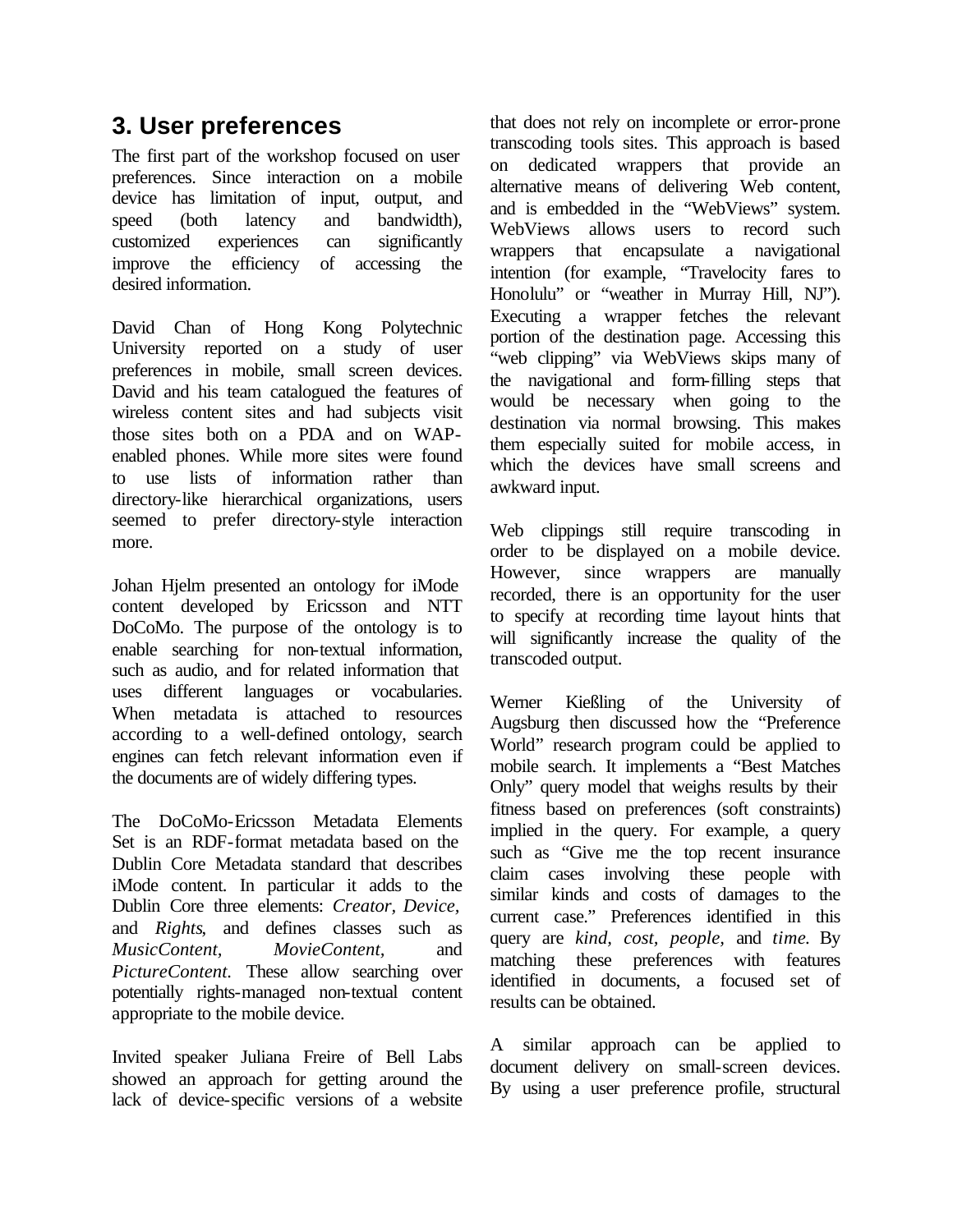characteristics of the document, usage profiles, etc., the most relevant parts of documents can be delivered first.

#### **4. Input/Output**

The theme of the second part of the workshop was dealing more directly with the input and output limitations of mobile devices, both of which are much more restricted than that available on desktop computers.

Invited speaker Andreas Paepcke of Stanford University began by examining priorities for mobile device interaction. He pointed out the importance of facilitating input, of managing the scarce screen real estate, and of supporting Web search and navigation. Less important is support for traditional desktop applications such as spreadsheets and presentations and file management.

To address the input issue, Andreas described a technique using "prediction tables" which populates a table at the bottom of the screen with predicted words. His team at Stanford applied this method to email composition on a PDA (Power Email), for which the vocabulary used tends to be more predictable than for document writing in general. In addition, the overall inconvenience of composing a message on a mobile device usually results in succinct, more stereotyped messages. To send a short "let's get together for dinner" message (12 words total), Power Email required 38 user actions, compared to 109 user actions in other PDA email clients.

Prediction was also employed for word completion for search queries. After 2 or 3 letters are entered, the system fetches a list of candidate completions from the server. Again, this reduces the number of user input actions considerably required to initiate the search.

This word completion technique was used in the PowerBrowser, which focused on efficient input and navigation to Web information.

To address the output issue, Andreas described the novel "accordion" approach of the PowerBrowser system. This approach is based on the observation that users follow multiple links before they reach a desired page, and consists of presenting pages as lists of the links on the page. Selecting a link causes the links on the target page to be displayed inline, similar to navigating nested folders in a "tree view". Only when the user is interested in a page is the body of the page presented. The body is presented with "accordion summarization", an outline-style mode, in which segments of the page are represented as the first line of the segment. Again, the user scans these lines until the desired portion of the page is found, at which time a simple selection causes the line to expand into the full text. These techniques make efficient use of screen real estate for scanning and zeroing in on the desired information.

Oscar de Bruijn of Imperial College discussed three questions that users face when browsing a mobile device: Where am I? Where can I usefully go? And, Where have I been? The first question, "Where am I?" addresses the problem of displaying Web content on mobile devices. He proposes a hierarchical content description embedded in the page, each section specifying whether the server, the user agent, or the user decides whether the page should be downloaded to the device. This alleviates from the content provider the burden to design specific content for every mobile device; the information is selected dynamically at content delivery time.

The second and third questions are addressed by the M-RSVP technique for mobile Internet browsing. RSVP, or Rapid Serial Visual Presentation, is a technique for showing information sets by quickly displaying each element one after the other in the same